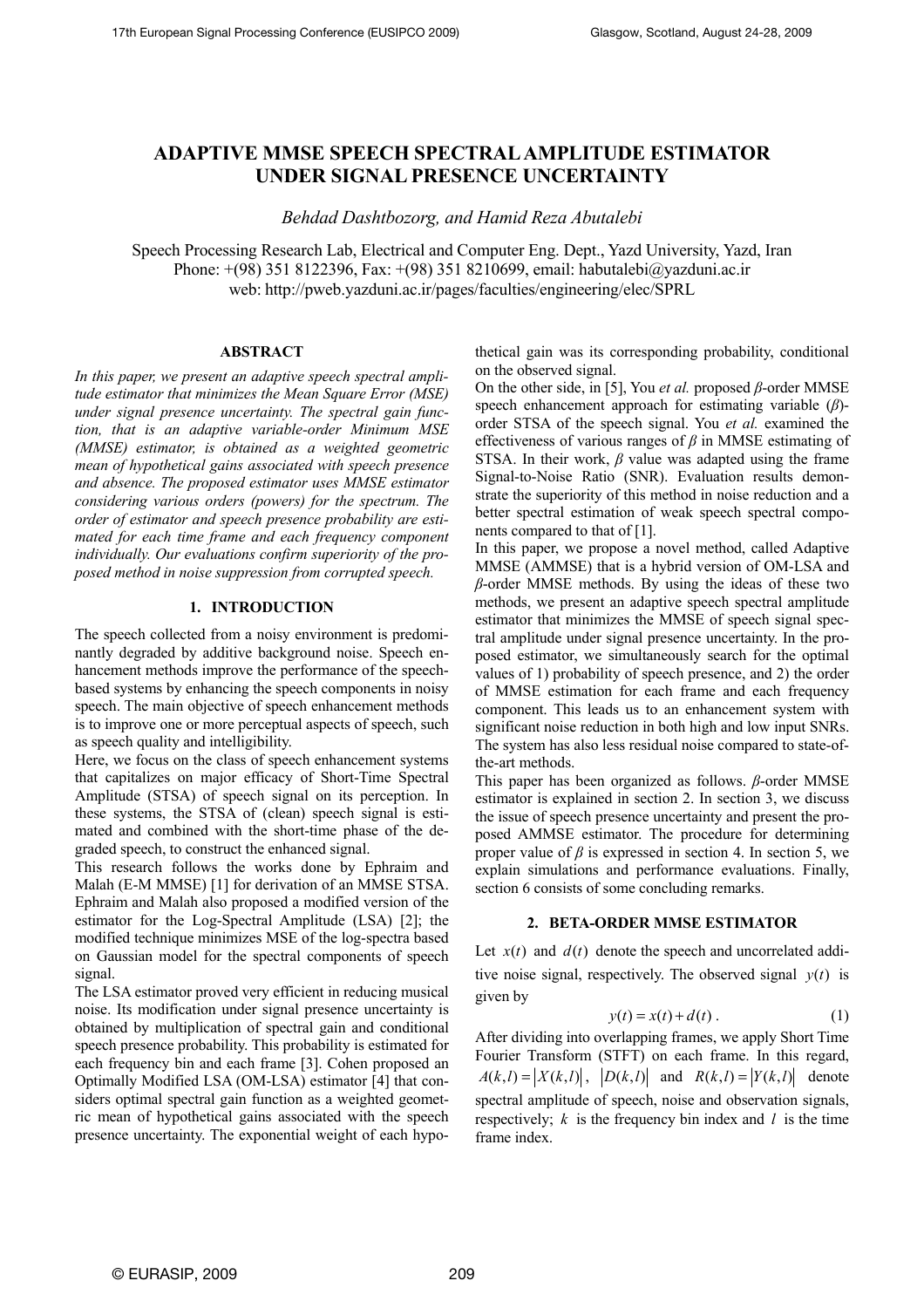We are looking for the estimate of  $A(k, l)$ , named  $\hat{A}(k, l)$ , that minimizes the mean-square error between *β*-order (clean) speech spectral amplitude and the *β*-order estimated speech spectral amplitude, i.e.

$$
E\{(A(k,l)^{\beta} - \hat{A}(k,l)^{\beta})^2\},
$$
 (2)

where  $E\{\cdot\}$  denotes the expectation operator. The *β*-order MMSE estimator is given by [5]:

$$
\hat{A}(k,l) = \sqrt{\mathcal{E}\{A(k,l)^{\beta} \mid Y(k,l)\}}.
$$
\n(3)

Assuming complex Gaussian pdf for each individual spectral component of speech and noise, by minimizing the cost function in (2) with respect to  $\hat{A}(k,l)$ , the estimate of the spectral amplitude of speech signal is then obtained by [5]:

$$
\hat{A}(k,l) = \eta(k,l)^{1/2} \left[ \Gamma(\frac{\beta}{2} + 1) M(-\frac{\beta}{2};1;-\nu(k,l)) \right]^{1/\beta}, (4)
$$

where  $\Gamma(.)$  is the gamma function,  $M(\alpha; \gamma, z)$  is the confluent hyper-geometric function, and  $\eta(k,l)$  and  $\nu(k,l)$  are defined as follows:

$$
\eta(k,l) = \left[\frac{1}{\lambda_x(k,l)} + \frac{1}{\lambda_d(k,l)}\right]^{-1},\tag{5}
$$

$$
v(k,l) = \frac{\xi(k,l)}{1 + \xi(k,l)} \gamma(k,l).
$$
 (6)

 $\lambda_d(k,l)$  and  $\lambda_x(k,l)$  are the variances of noise and speech, and  $\xi(k, l)$  and  $\gamma(k, l)$  represent the *a priori* SNR and *posteriori* SNR, respectively [1]:

$$
\xi(k,l) = \frac{\lambda_x(k,l)}{\lambda_d(k,l)}, \quad \gamma(k,l) = \frac{R^2(k,l)}{\lambda_d(k,l)}.
$$
 (7)

The variance of noise,  $\lambda_d(k,l)$ , is estimated using a Voice Activity Detector (VAD). Finally, the estimate of speech spectral amplitude component,  $\hat{A}(k,l)$ , is given as follows:

$$
\hat{A}(k,l) = G_{\beta}(k,l)R(k,l) ,\qquad (8)
$$

where  $G_{\beta}(k,l)$  is the gain function of  $\beta$ -order MMSE estimator given by

$$
G_{\beta}(k,l) = \frac{\sqrt{v(k,l)}}{\gamma(k,l)} \left[ \Gamma(\frac{\beta}{2} + 1) M\left(-\frac{\beta}{2}; 1; -v(k,l)\right) \right]^{1/\beta} . (9)
$$

You *et al.* adapted the value of *β* (used in (9)) according to the frame SNR. Based on the analysis of the characteristics of *β*-order MMSE, it is desirable for *β* to increase as frame SNR  $(\Xi(l) = \sum_{k=0}^{N/2} \lambda_x(k,l) / \sum_{k=0}^{N/2} \lambda_d(k,l) )$  increases, and to decrease when  $\Xi(l)$  decreases. You *et al.* proposed following semi-linear relationship between  $\beta$  and  $\Xi(l)$  :

$$
\beta(l) = \max\{\min[\mu_1 \Xi(l) + \mu_2, \mu_3], \mu_4\},\tag{10}
$$

where  $\mu_1$ ,  $\mu_2$ ,  $\mu_3$  and  $\mu_4$  denote linear coefficients. This approach has been found to be experimentally effective in achieving good simulation results for estimator [5].

#### **3. SIGNAL PRESENCE UNCERTAINTY**

In this section, we introduce a new method for estimating the speech signal spectral amplitude under signal presence uncertainty. The proposed technique is similar to one described by Cohen in [4], but instead of using LSA estimator, it uses *β*-order MMSE estimator.

Given two hypotheses,  $H_0(k,l)$  and  $H_1(k,l)$ , respectively indicating speech absence and presence in the *k-*th frequency bin of *l-*th frame, we have

$$
H_0(k,l): Y(k,l) = D(k,l),
$$
  
\n
$$
H_1(k,l): Y(k,l) = X(k,l) + D(k,l).
$$
\n(11)

We assume that the STFT coefficients, for both speech and noise, are complex Gaussian variables. Accordingly, the conditional pdfs of observed signal are given by

$$
p(Y(k,l) | H_0) = \frac{1}{\pi \lambda_d(k,l)} \exp\left\{-\frac{|Y(k,l)|^2}{\lambda_d(k,l)}\right\},
$$
  
\n
$$
p(Y(k,l) | H_1) = \frac{1}{\pi(\lambda_x(k,l) + \lambda_d(k,l))}
$$
  
\n
$$
\times \exp\left\{-\frac{|Y(k,l)|^2}{\lambda_x(k,l) + \lambda_d(k,l)}\right\}.
$$
\n(12)

Appling Bayes rule for the conditional speech presence probability, we have

$$
P(H_1(k,l) | Y(k,l)) = \{1 + \frac{q(k,l)}{1 - q(k,l)} (1 + \xi(k,l))
$$
  
 
$$
\times \exp(-\nu(k,l))\}^{-1} \triangleq p(k,l),
$$
 (13)

where  $q(k, l) \triangleq P(H_0(k, l))$  is the *a priori* probability for speech absence.

Based on the binary hypothesis model and equation (2),

$$
E\{A(k,l)^{\beta} | Y(k,l)\}\
$$
  
=  $E\{A(k,l)^{\beta} | Y(k,l), H_1(k,l)\} p(k,l)$  (14)  
+  $E\{A(k,l)^{\beta} | Y(k,l), H_0(k,l)\} (1-p(k,l)).$ 

Using (3), we have

$$
\hat{A}(k,l) = \{ E\{A(k,l)^{\beta} \mid Y(k,l), H_1(k,l)\} p(k,l) + E\{A(k,l)^{\beta} \mid Y(k,l), H_0(k,l)\} (1-p(k,l)) \}^{1/\beta}.
$$
\n(15)

During speech absence, the gain is constrained to be larger than a threshold  $G_{\text{min}}$ , that is determined by subjective criteria for the noise naturalness. Let

$$
E\{A(k,l)^{\beta} | Y(k,l), H_0(k,l)\} = (G_{H_0} | Y(k,l)|)^{\beta}. \quad (16)
$$

When speech is present, the conditional estimation of spectral component is defined by

$$
E\{A(k,l)^{\beta} | Y(k,l), H_1(k,l)\} = (G_{\beta}(k,l) | Y(k,l) |^{\beta}, (17)
$$

where  $G_{\beta}(k,l)$  is the gain function of  $\beta$ -order MMSE esti-

mator, that was obtained in (9). Substituting (16) and (17) into (15), the spectral gain is determined via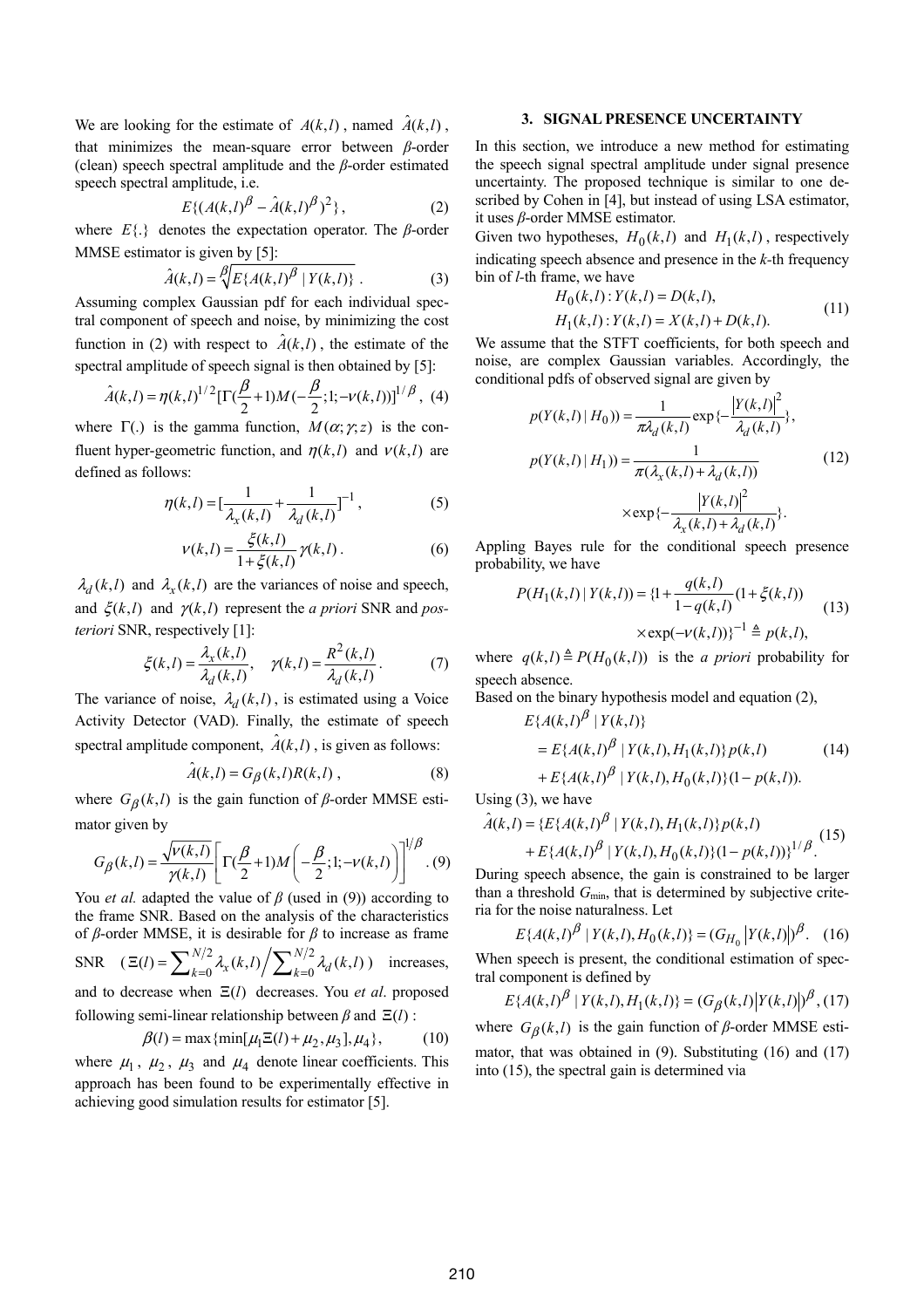$$
G(k,l) = \{G_{\beta}(k,l)^{\beta} p(k,l) + G_{H_0}{}^{\beta} (1 - p(k,l))\}^{1/\beta}
$$
  
= 
$$
\left[ \left( \frac{\sqrt{v(k,l)}}{\gamma(k,l)} \left[ \Gamma(\frac{\beta}{2} + 1) M\left(-\frac{\beta}{2}; 1; -v(k,l)\right) \right]^{1/\beta} \right]^{\beta} (18)
$$
  

$$
\times p(k,l) + G_{H_0}{}^{\beta} (1 - p(k,l)) \right]^{1/\beta}
$$

Equation (18) presents the gain function for our proposed estimator (namely, AMMSE). Compared to the basic MMSE estimators (such as EM-MMSE [1] and LSA [2]), AMMSE has two additional parameters; the first parameter,  $\beta$ , is the order of MMSE estimator computed in a manner explained in the next section. The second parameter,  $p(k, l)$ , is the estimation of conditional speech presence probability that is obtained by local and global spectral averaging in frequency domain [4]. These parameters make the speech signal amplitude more accurate; resulting excellent noise suppression, while retaining weak speech components and avoiding the musical residual noise.

# **4. PROPER VALUE FOR THE ORDER OF AMMSE ESTIMATOR**

In the proposed formula by You [5], the value of  $\beta$  is adapted semi-linearly according to the frame SNR (see Eq. (10)). It results in an equivalent value of *β* for all the spectral components of a frame. Here, we propose a method for estimating the value of  $\beta$  for each frame and each spectral component, individually, which makes the estimation more accurate.

As mentioned before, You *et al*. [5] proposed and validated a direct relation between *β* and the frame SNR. Also, it is obvious that there is a direct relation between SNR and speech presence probability  $(p(k, l))$ . Consequently, there is a direct relation between  $\beta$  and  $p(k, l)$ . Simplifying the issue, we consider a linear relation between  $\beta$  and  $p(k, l)$ , and propose the adaptation of *β* according to the value of  $p(k, l)$ . By applying a linear relation between these two parameters, musical noise will be decreased and speech intelligibility will be increased considerably.

Considering equation (2), and assuming  $\beta > 0$ , we re-write the cost function of estimator as:

$$
C\left(A(k,l),\hat{A}(k,l),\beta\right) = \left(A(k,l)^{\beta} - \hat{A}(k,l)^{\beta}\right)^2.
$$
 (19)

Now, let  $-1 < \beta < 0$ , so  $\beta = -|\beta|$  and the cost function can be re-written as:

$$
C\left(A(k,l),\hat{A}(k,l),\beta\right) = \left(\frac{1}{A(k,l)^{|\beta|}} - \frac{1}{\hat{A}(k,l)^{|\beta|}}\right)^2
$$

$$
= \left(\frac{A(k,l)^{|\beta|} - \hat{A}(k,l)^{|\beta|}}{A(k,l)^{|\beta|}\hat{A}(k,l)^{|\beta|}}\right)^2 \quad (20)
$$

$$
= \frac{C\left(A(k,l),\hat{A}(k,l),|\beta|\right)}{\left(A(k,l)\hat{A}(k,l)\right)^{2|\beta|}}.
$$

The denominator in (20) is an approximation of power spectrum to the exponent of  $2|\beta|$ . Therefore, taking a negative value for  $\beta$  has the effect of normalizing the cost function (19) (for positive  $|\beta|$ ) by the estimated power spectrum to the exponent of  $2|\beta|$ . This normalization increases the contribution of spectral valleys in the cost function (estimation error) compared to that of spectral peaks. Actually, this employs masking properties of human hearing system that more noise is likely to be audible in speech spectral valleys than in speech spectral peaks. Consequently, the proposed estimator performs more accurate in the spectral valleys.

Considering above explanations, we simplify the relationship between the value of  $\beta$  and  $p(k, l)$  as following linear function:

$$
\beta(k,l) = \alpha \times p(k,l) , \qquad (21)
$$

where  $-1 \le \alpha < 0$  is the linear coefficient.

There is two important points here: 1) unlike the method by You *et al.* [5] that estimates *β* value for each frame, our proposed method determines the value of *β* for each frame and each frequency component and its value is obtained by a linear relationship with the probability of speech presence; and 2) we consider negative values for *β*, that make our estimation more accurate in spectral valleys.

### **5. PERFORMANCE EVALUATION**

For simulation, we have used eight (clean) speech signal samples (at the sampling rate of 16 kHz from TIMIT database [7]) and made these signals noisy with white Gaussian noise. A wide range of input SNRs (-10dB, -5dB, 0dB, 5dB, 10dB, 15dB, 20dB) has been considered in the experiments. Also, the value of  $\alpha$  (in equation (21)) has been empirically set to  $(-0.8)$ .

To evaluate the performance of the proposed method, we have used three objective measures: SegSNR, LLR distance, and PESQ [7]-[9]. We have compared the output of AMMSE algorithm with those for OM-LSA and *β*-order MMSE methods. The results have been drawn in figures 1, 2, and 3 for SegSNR, LLR distance, and PESQ, respectively. As shown, the proposed method has superior performance in terms of all three quality measurements in various input SNRs.

We have also repeated the evaluations for the speech corrupted by low-pass noises (such as pink and F16 noises from